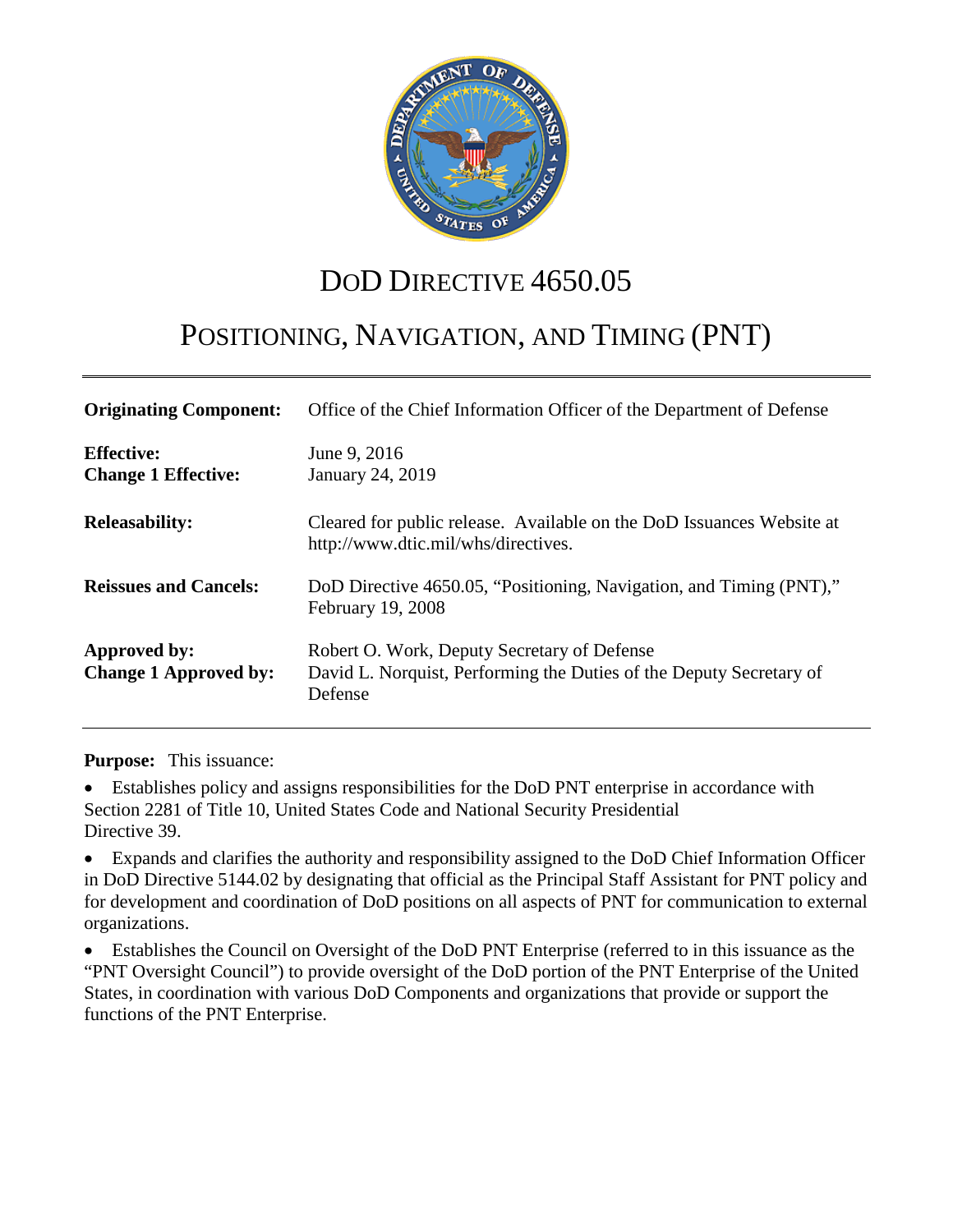## **TABLE OF CONTENTS**

| 2.5. Under Secretary of Defense (Comptroller)/DoD Chief Financial Officer, Department of |
|------------------------------------------------------------------------------------------|
|                                                                                          |
|                                                                                          |
|                                                                                          |
|                                                                                          |
|                                                                                          |
|                                                                                          |
|                                                                                          |
|                                                                                          |
|                                                                                          |
|                                                                                          |
|                                                                                          |
|                                                                                          |
|                                                                                          |
|                                                                                          |
|                                                                                          |
|                                                                                          |
|                                                                                          |

#### FIGURES

|--|--|--|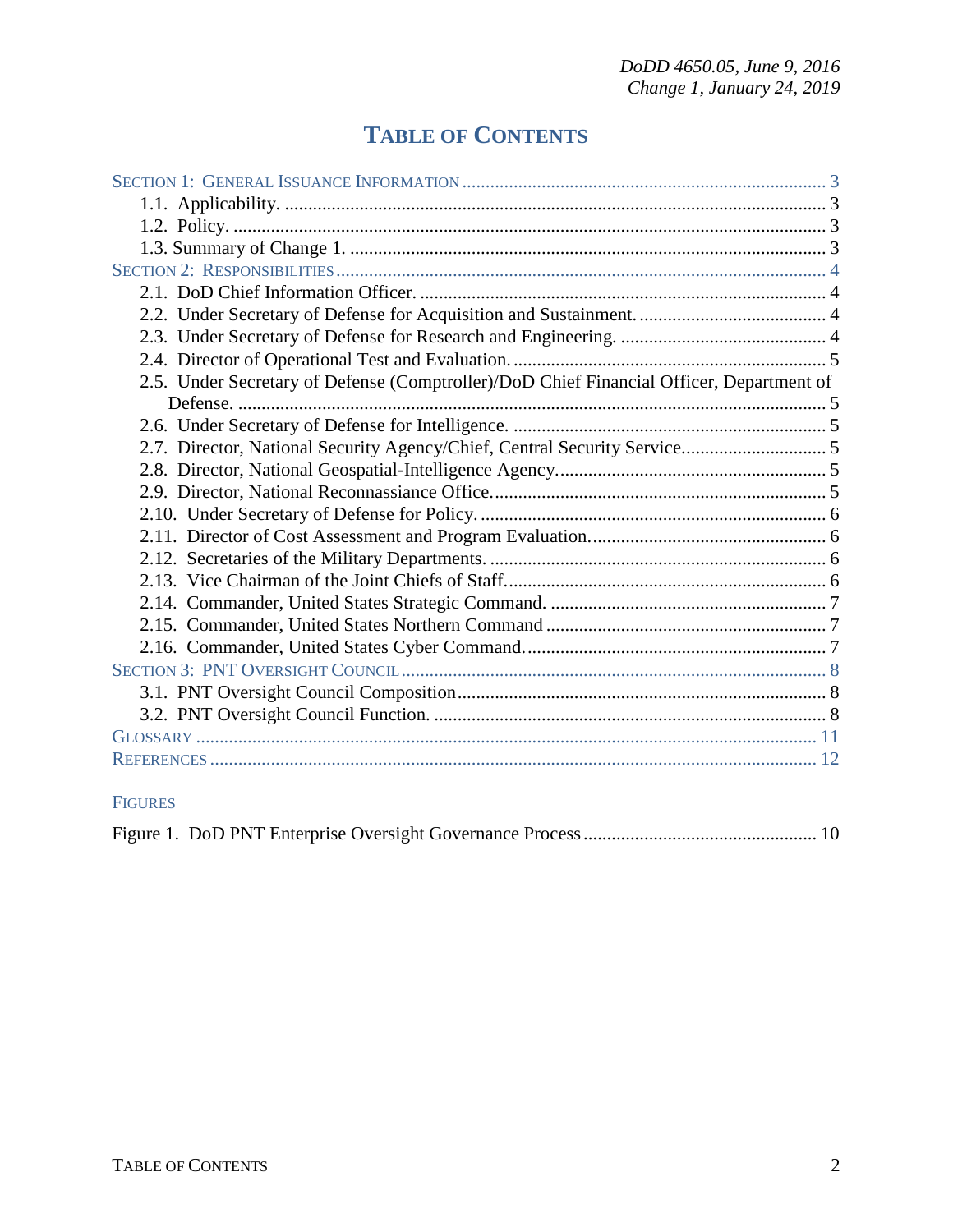## **SECTION 1: GENERAL ISSUANCE INFORMATION**

<span id="page-2-1"></span><span id="page-2-0"></span>**1.1. APPLICABILITY.** This issuance applies to OSD, the Military Departments, the Office of the Chairman of the Joint Chiefs of Staff and the Joint Staff, the Combatant Commands, the Office of the Inspector General of the Department of Defense, the Defense Agencies, the DoD Field Activities, and all other organizational entities within the DoD (referred to collectively in this issuance as the "DoD Components").

#### <span id="page-2-2"></span>**1.2. POLICY.** The DoD PNT Enterprise:

a. Serves three principal functions for the United States.

(1) Provide and protect the effective use of military Global Positioning System and other PNT services by U.S. and Allied forces anywhere in the world.

(2) Prevent the effective use of PNT services by adversaries in areas of military operations.

(3) Preserve civil Global Positioning System PNT services to non-combatants outside areas of military operations.

b. Provides PNT information essential to the execution and command and control of military missions and to the efficient operation of information networks necessary for continuous situational awareness by Combatant Commanders and other senior decision makers.

c. Requires cooperation with other federal departments and agencies in the management and operation of dual-use PNT systems.

d. Requires participation in domestic civil and international government and civil PNT forums in which coordinated U.S. Government positions must support DoD objectives.

<span id="page-2-3"></span>**1.3. SUMMARY OF CHANGE 1.** The changes to this issuance are a result of the reorganization of the Under Secretary of Defense for Acquisition, Technology, and Logistics into the Under Secretary of Defense for Acquisition and Sustainment and the Under Secretary of Defense for Research and Engineering, and:

a. Updates the respective roles for the PNT Oversight Council.

b. Reflects the Under Secretary of Defense for Intelligence as a voting member of the PNT Oversight Council.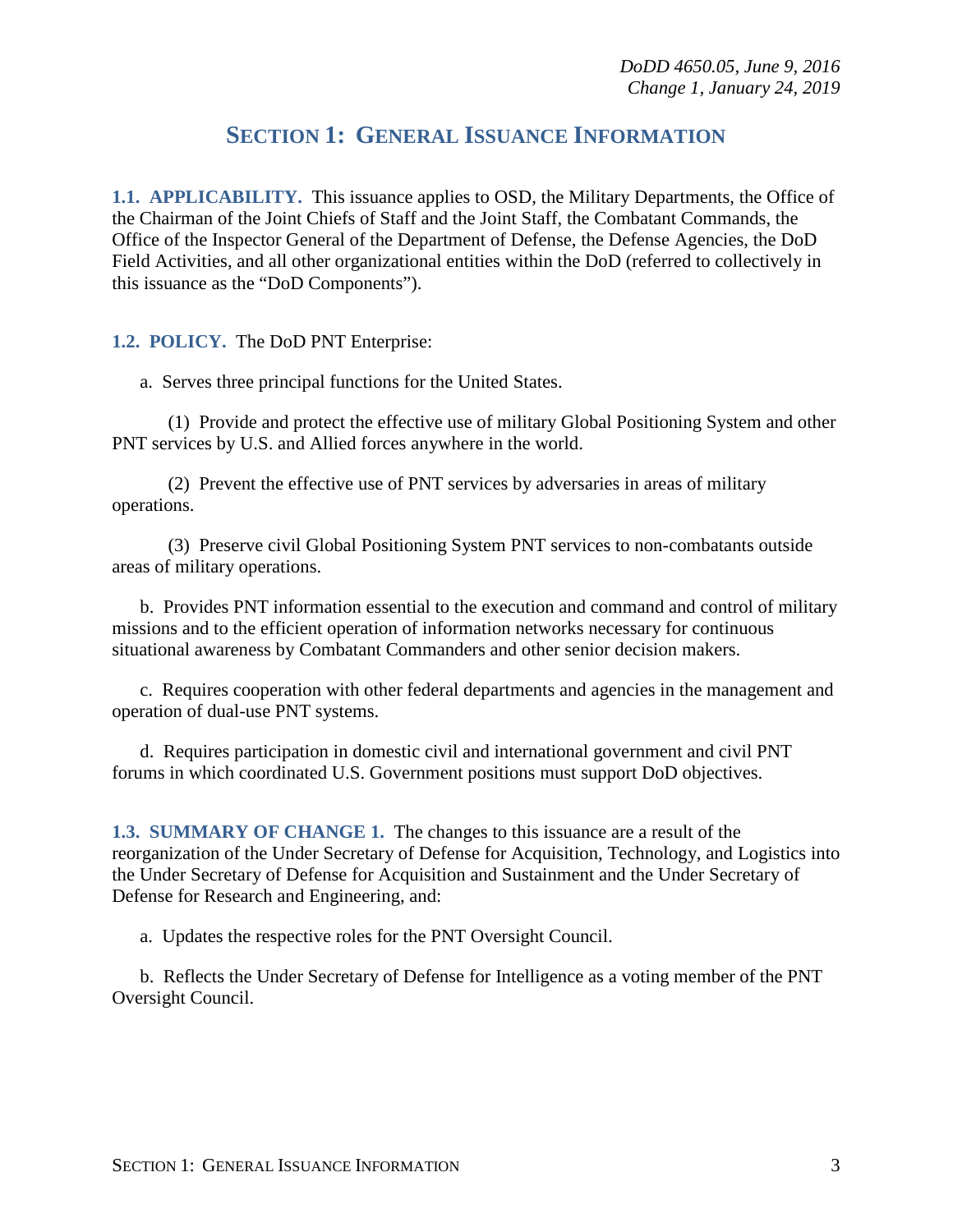### **SECTION 2: RESPONSIBILITIES**

<span id="page-3-1"></span><span id="page-3-0"></span>**2.1. DOD CHIEF INFORMATION OFFICER.** The DoD Chief Information Officer:

a. Implements this directive, including issuing necessary policy, procedures, and guidance.

b. Serves as Principal Staff Assistant for PNT policy and for development and coordination of DoD positions on all aspects of PNT policy for communication to external organizations.

c. Establishes and chairs a DoD PNT Executive Management Board (EMB) and working groups to oversee the governance process in support of the PNT Oversight Council.

d. Establishes a PNT Oversight Council Secretariat to provide organizational and staffing support for meetings, issue Council guidance and decisions, and lead preparation and staff coordination of reports required for submission by the Council.

e. As a voting member of the PNT Oversight Council, identifies and represents to the PNT Oversight Council the PNT policy requirements to be satisfied by the DoD when implementing the DoD PNT Enterprise.

f. Ensures that systems supporting DoD PNT functions are in compliance with DoD navigation warfare requirements in accordance with DoD Instruction 4650.08.

<span id="page-3-2"></span>**2.2. UNDER SECRETARY OF DEFENSE FOR ACQUISITION AND SUSTAINMENT.** The Under Secretary of Defense for Acquisition and Sustainment:

a. Serves as a co-chair of the PNT Oversight Council, and is a voting member.

b. Oversees acquisition of DoD systems using or providing PNT capabilities and related performance standards for DoD PNT systems. Confirms that approved PNT policies are implemented in acquisition activities subject to Under Secretary of Defense for Acquisition and Sustainment oversight.

<span id="page-3-3"></span>**2.3. UNDER SECRETARY OF DEFENSE FOR RESEARCH AND ENGINEERING.** The Under Secretary for Research and Engineering:

a. Is a voting member of the PNT Oversight Council.

b. Provides oversight and guidance for DoD investment in PNT research and development and emerging PNT capabilities.

c. Informs and influences PNT program requirements based on the results of the knowledge acquired through technology forecasting, effective modeling and simulation, prototyping and experimentation.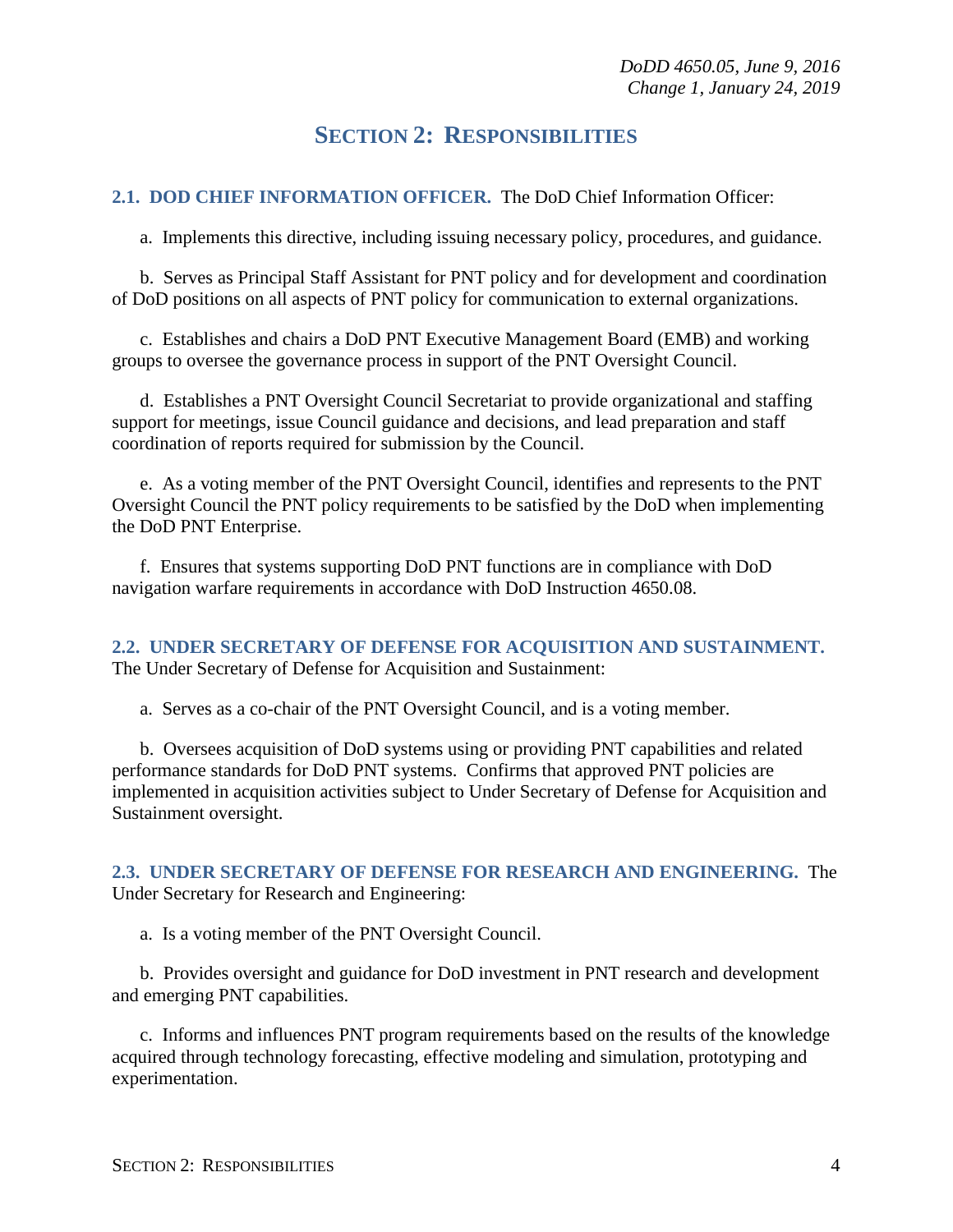d. Reviews and oversees PNT research, system engineering, and developmental test processes across the Services through oversight and management of PNT research and development activities among the Service laboratories, DoD research organizations, industry, and academia.

<span id="page-4-0"></span>**2.4. DIRECTOR OF OPERATIONAL TEST AND EVALUATION.** As a non-voting member of the PNT Oversight Council, the Director, Operational Test and Evaluation:

a. Prescribes policies and procedures for the conduct of PNT-related operational test and evaluation and advises the Council on these matters.

b. Advises the Council on vulnerability identification, including cybersecurity vulnerabilities, and mitigation.

c. Advises the Council based on oversight of the GPS Enterprise and insight gained through operational tests and performance assessments.

<span id="page-4-1"></span>**2.5. UNDER SECRETARY OF DEFENSE (COMPTROLLER)/DOD CHIEF FINANCIAL OFFICER, DEPARTMENT OF DEFENSE.** As a non-voting participant of the PNT Oversight Council, the Under Secretary of Defense (Comptroller)/Chief Financial Officer, Department of Defense provides subject-matter expertise at Council meetings and in developing Council products.

<span id="page-4-2"></span>**2.6. UNDER SECRETARY OF DEFENSE FOR INTELLIGENCE.** As a voting member of the PNT Oversight Council, the Under Secretary of Defense for Intelligence provides subjectmatter expertise at Council meetings and in developing Council products.

<span id="page-4-3"></span>**2.7. DIRECTOR, NATIONAL SECURITY AGENCY/CHIEF, CENTRAL SECURITY SERVICE.** Under the authority, direction, and control of the Under Secretary of Defense for Intelligence, and as a voting member of the PNT Oversight Council, the Director, National Security Agency/Chief, Central Security Service, provides oversight and guidance on PNTrelated operations and capability needs pertaining to cryptologic and precise timing matters.

<span id="page-4-4"></span>**2.8. DIRECTOR, NATIONAL GEOSPATIAL INTELLIGENCE AGENCY.** Under the authority, direction, and control of the Under Secretary of Defense for Intelligence, as a nonvoting participant of the PNT Oversight Council, the Director, National Geospatial*-*Intelligence Agency provides subject-matter expertise at Council meetings and in developing Council products.

<span id="page-4-5"></span>**2.9. DIRECTOR**, **NATIONAL RECONNASSIANCE OFFICE**. Under the authority, direction, and control of the Under Secretary of Defense for Intelligence, as a non-voting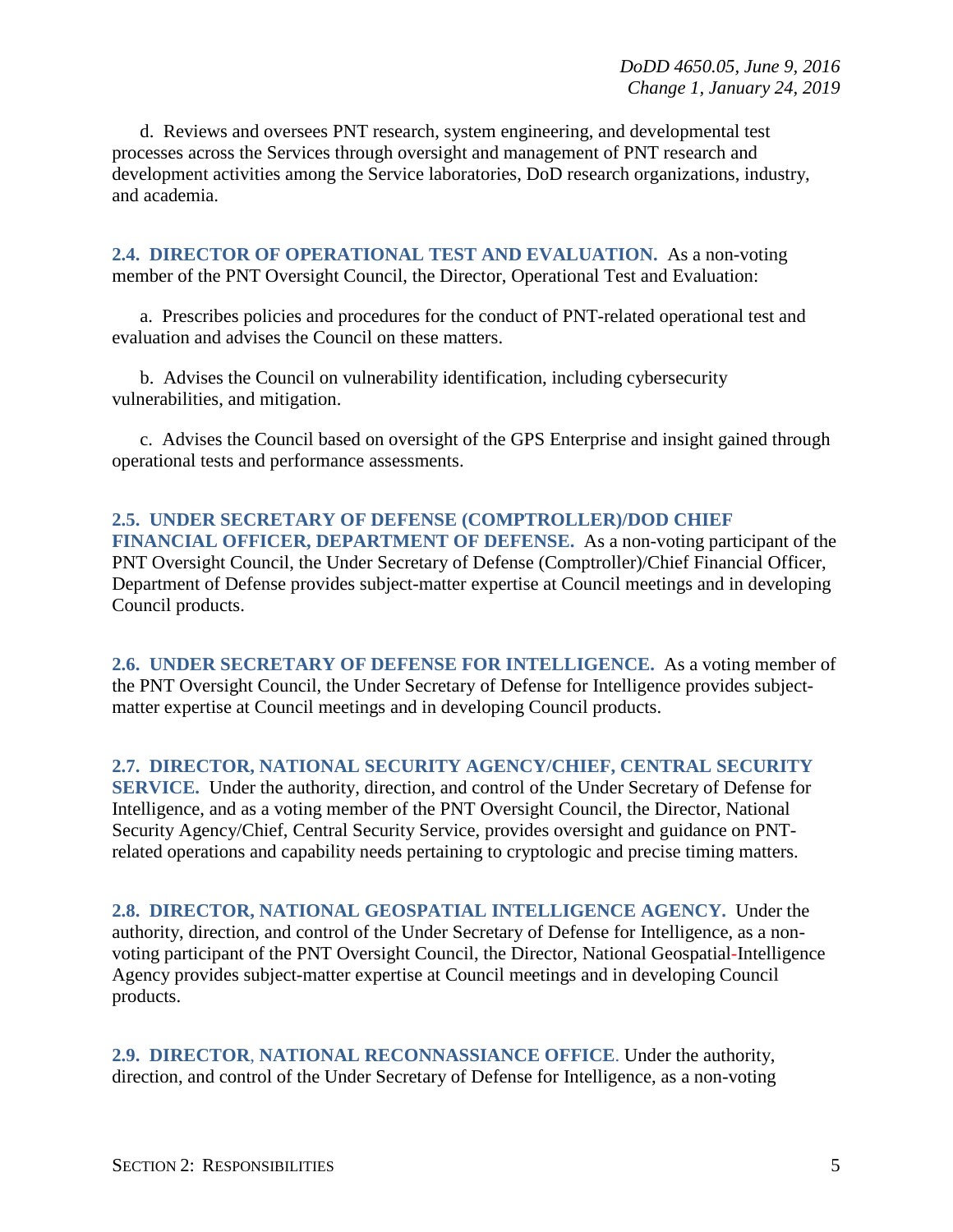participant of the PNT Oversight Council, the Director, National Reconnaissance Office provides subject-matter expertise at Council meetings and in developing Council products.

<span id="page-5-0"></span>**2.10. UNDER SECRETARY OF DEFENSE FOR POLICY.** The Under Secretary of Defense for Policy:

a. As a voting member of the PNT Oversight Council, provides oversight and guidance on international matters pertaining to the DoD PNT Enterprise.

b. In coordination with DoD Chief Information Officer, develops national security and Defense policy and integrates space-based PNT policy and plans to achieve national security objectives.

c. In coordination with DoD Chief Information Officer, participates in space-based PNT matters involving the National Security Council, the Department of State, and other federal departments, agencies, and interagency groups with interests in and responsibilities for spacebased PNT national security policy.

d. Coordinates with DoD Chief Information Officer on the development of DoD policy guiding the conduct of alliances and defense relationships with foreign governments, their military establishments, and international organizations; integrating and overseeing plans and programs undertaken with those alliances or foreign defense establishments relating to spacebased PNT.

<span id="page-5-1"></span>**2.11. DIRECTOR OF COST ASSESSMENT AND PROGRAM EVALUATION.** As a nonvoting participant of the PNT Oversight Council, the Director, of Cost Assessment and Program Evaluation provides subject-matter expertise at Council meetings and in developing Council products.

<span id="page-5-2"></span>**2.12. SECRETARIES OF THE MILITARY DEPARTMENTS.** As ex officio members and voting members of the PNT Oversight Council, the Secretaries of the Military Departments provide oversight and guidance for service-related PNT operations and capability needs, and subject-matter expertise at Council meetings and in developing Council products.

<span id="page-5-3"></span>**2.13. VICE CHAIRMAN OF THE JOINT CHIEFS OF STAFF.** The Vice Chairman of the Joint Chiefs of Staff:

a. Serves as a co-chair of the PNT Oversight Council, and is a voting member.

b. Identifies and represents to the PNT Oversight Council, PNT operational requirements to be satisfied by the DoD.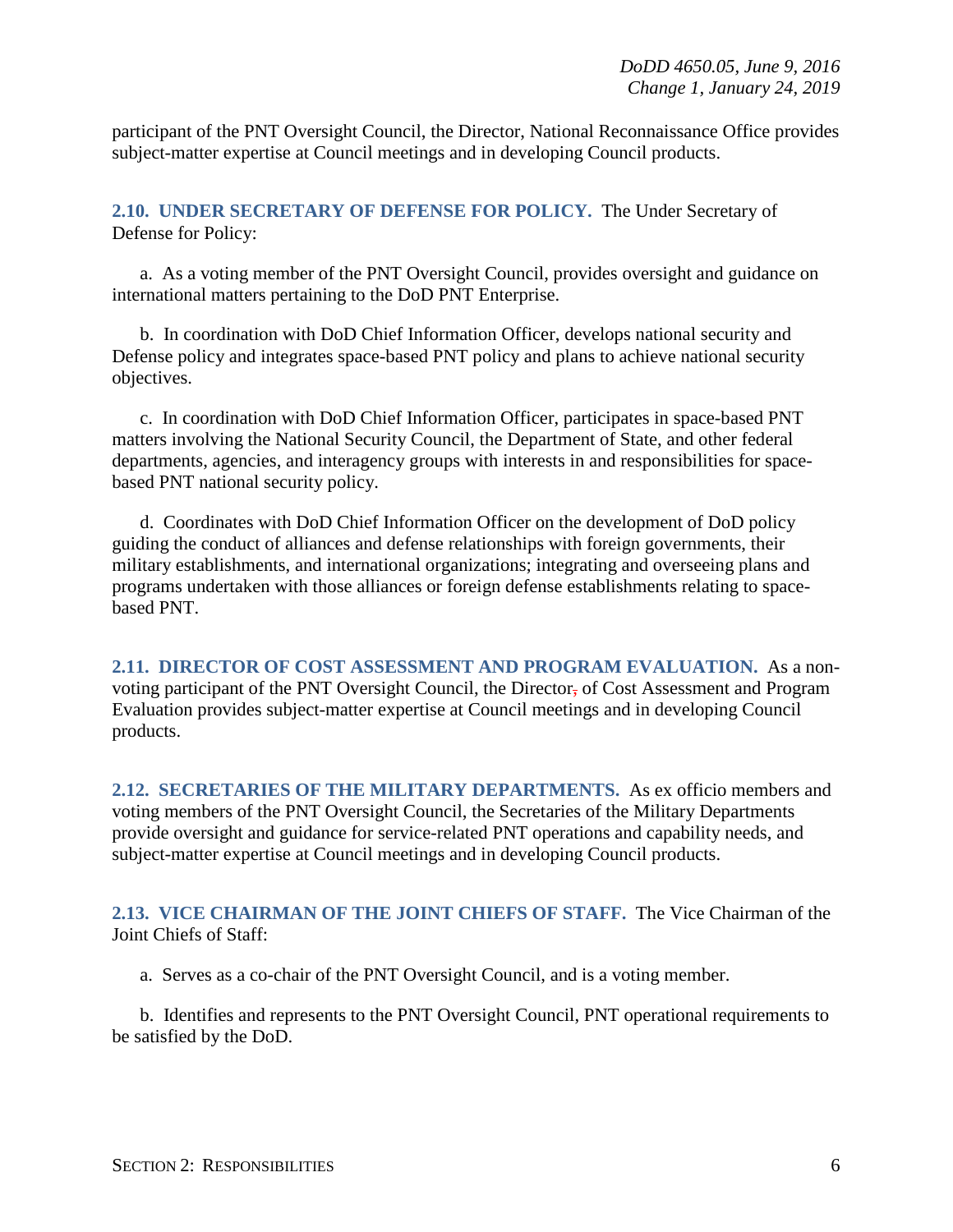<span id="page-6-0"></span>**2.14. COMMANDER, UNITED STATES STRATEGIC COMMAND.** The Commander, United States Strategic Command:

a. As a voting member of the PNT Oversight Council, provides oversight and guidance on joint space-based PNT-related operations and capability needs pertaining to the DoD PNT Enterprise.

b. Develops joint concepts of operations and tactics, techniques, and procedures for those PNT capabilities for which the Commander, U.S. Strategic Command, has responsibility.

c. Integrates and coordinates space-based PNT and Navigation Warfare operational capabilities across the DoD.

<span id="page-6-1"></span>**2.15. COMMANDER, UNITED STATES NORTHERN COMMAND** As a voting member of the PNT Oversight Council, the Commander, United States Northern Command provides oversight and guidance on PNT-related operations and capability needs pertaining to U.S. homeland defense.

<span id="page-6-2"></span>**2.16. COMMANDER, UNITED STATES CYBER COMMAND.** As a voting member of the PNT Oversight Council, the Commander, United States Cyber Command*,* provides oversight and guidance on PNT-related operations and capability needs pertaining to the DoD cyber infrastructure.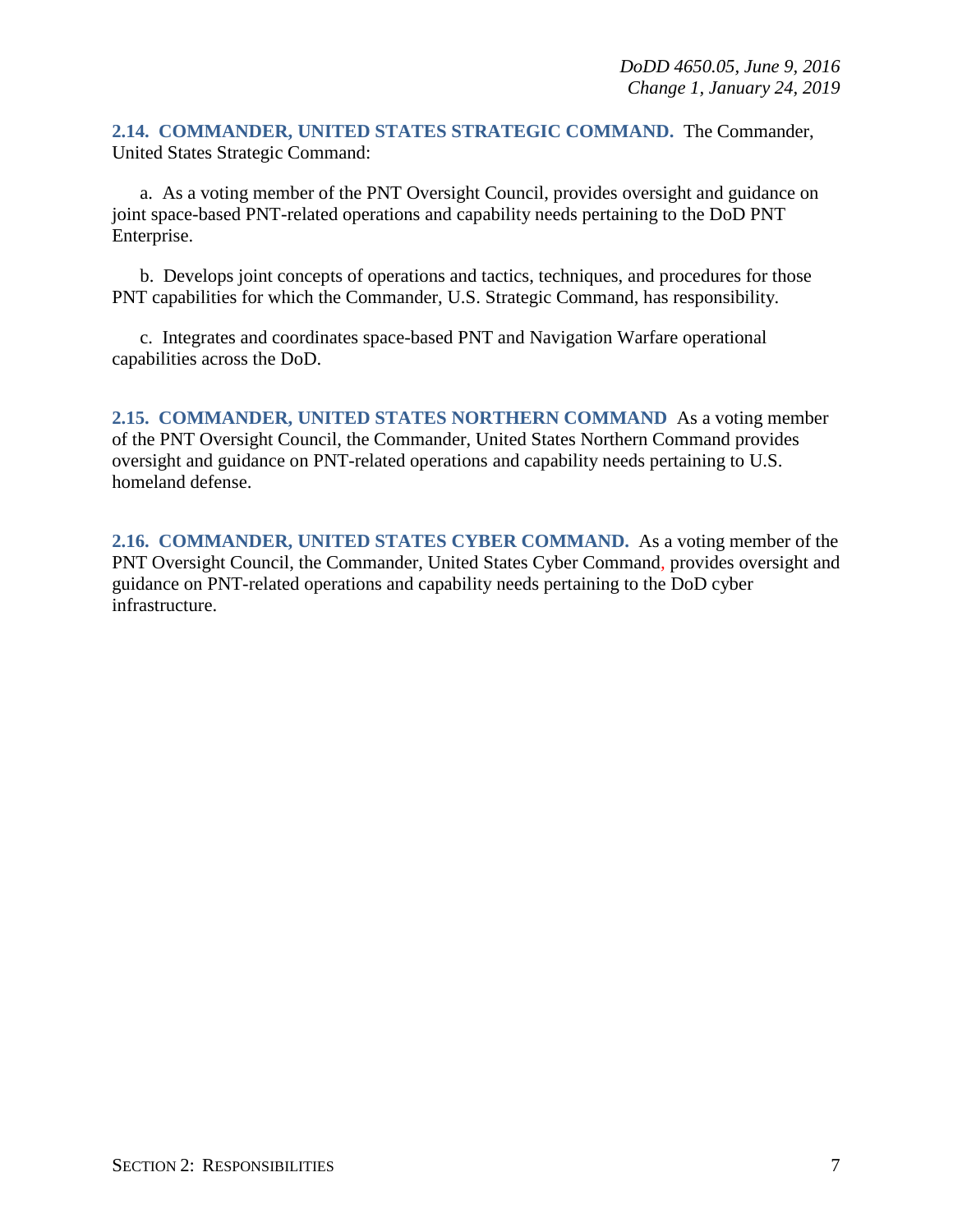## **SECTION 3: PNT OVERSIGHT COUNCIL**

<span id="page-7-1"></span><span id="page-7-0"></span>**3.1. PNT OVERSIGHT COUNCIL COMPOSITION** The PNT Oversight Council is composed of the voting members and non-voting participants identified in Section 2.

- a. Voting Members.
	- (1) Secretaries of the Military Departments.
	- (2) Vice Chairman of the Joint Chiefs of Staff, Co-chair.
	- (3) Under Secretary of Defense for Acquisition and Sustainment, Co-chair.
	- (4) Under Secretary of Defense for Research and Engineering.
	- (5) Under Secretary of Defense for Policy.
	- (6) DoD Chief Information Officer.
	- (7) Under Secretary of Defense for Intelligence.
	- (8) Director, National Security Agency/Chief, Central Security Service.
	- (9) Commander, United States Strategic Command.
	- (10) Commander, United States Northern Command.
	- (11) Commander, United States Cyber Command.
- b. Non-voting Participants.

(1) Under Secretary of Defense (Comptroller)/Chief Financial Officer, Department of Defense.

- (2) Director of Operational Test and Evaluation.
- (3) Director, National Geospatial*-*Intelligence Agency.
- (4) Director, National Reconnaissance Office.
- (5) Director of Cost Assessment and Program Evaluation.

#### <span id="page-7-2"></span>**3.2. PNT OVERSIGHT COUNCIL FUNCTION.** The PNT Oversight Council:

a. Serves as the principal unified and integrated DoD governance body that ensures the DoD PNT Enterprise functions meet national objectives, consistent with national policy and guidance, and that the mutually supporting systems, standards, and specifications continue to evolve to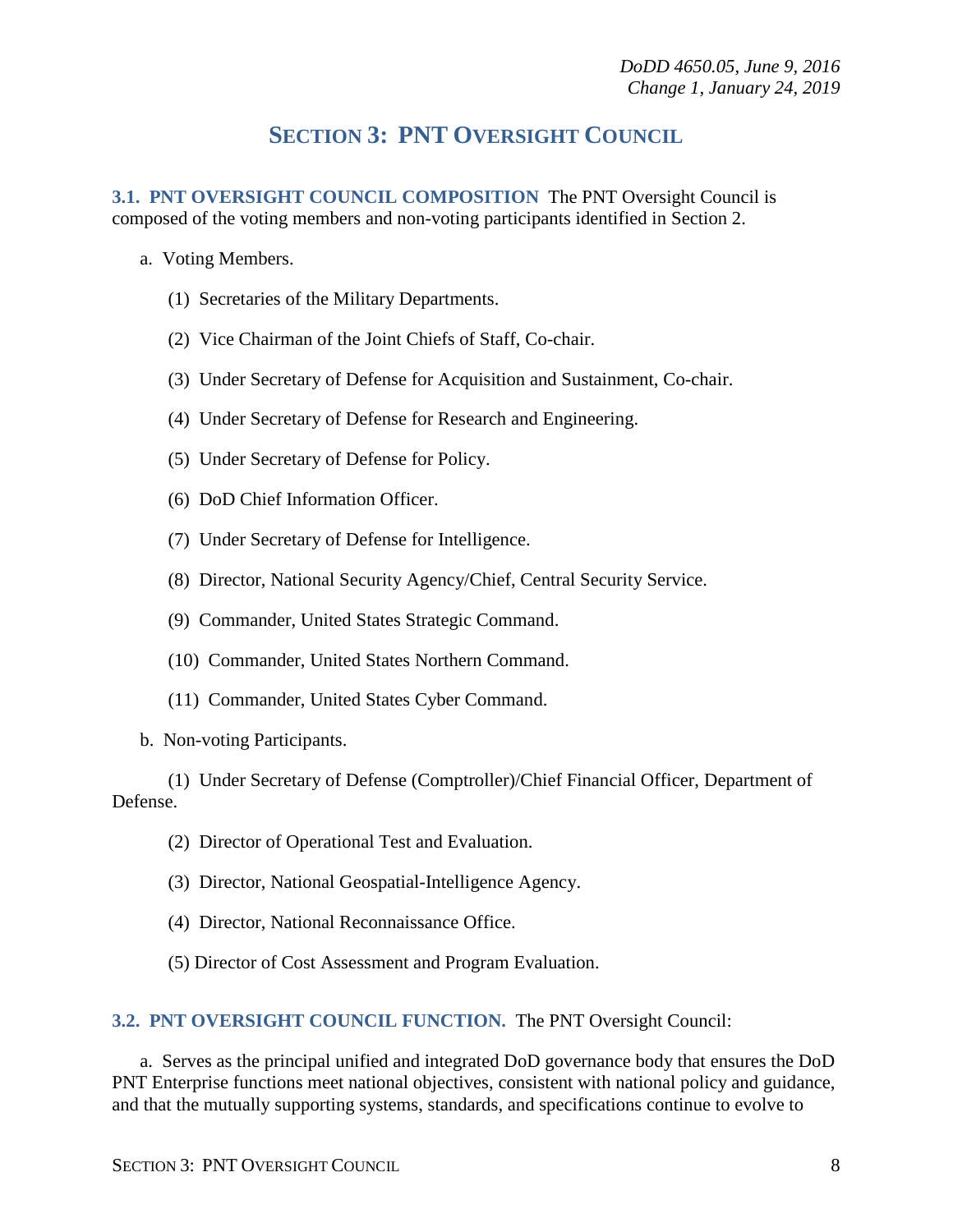address emerging threats. Specific functions of the PNT Oversight Council include, but are not limited to:

(1) Oversight of the DoD PNT Enterprise, including PNT services provided to civil, commercial, scientific, and international users.

(2) Oversight of performance assessments (including interoperability).

- (3) Vulnerability identification and mitigation.
- (4) Architecture development.
- (5) Resource prioritization.
- (6) Other responsibilities that the Secretary or Deputy Secretary of Defense specifies.

b. Supports the planning, programming, budgeting, and execution process by prioritizing PNT issues and recommending resourcing options. See Figure 1 for the governance structure through which issues, findings, and recommendations will be vetted to the PNT Oversight Council.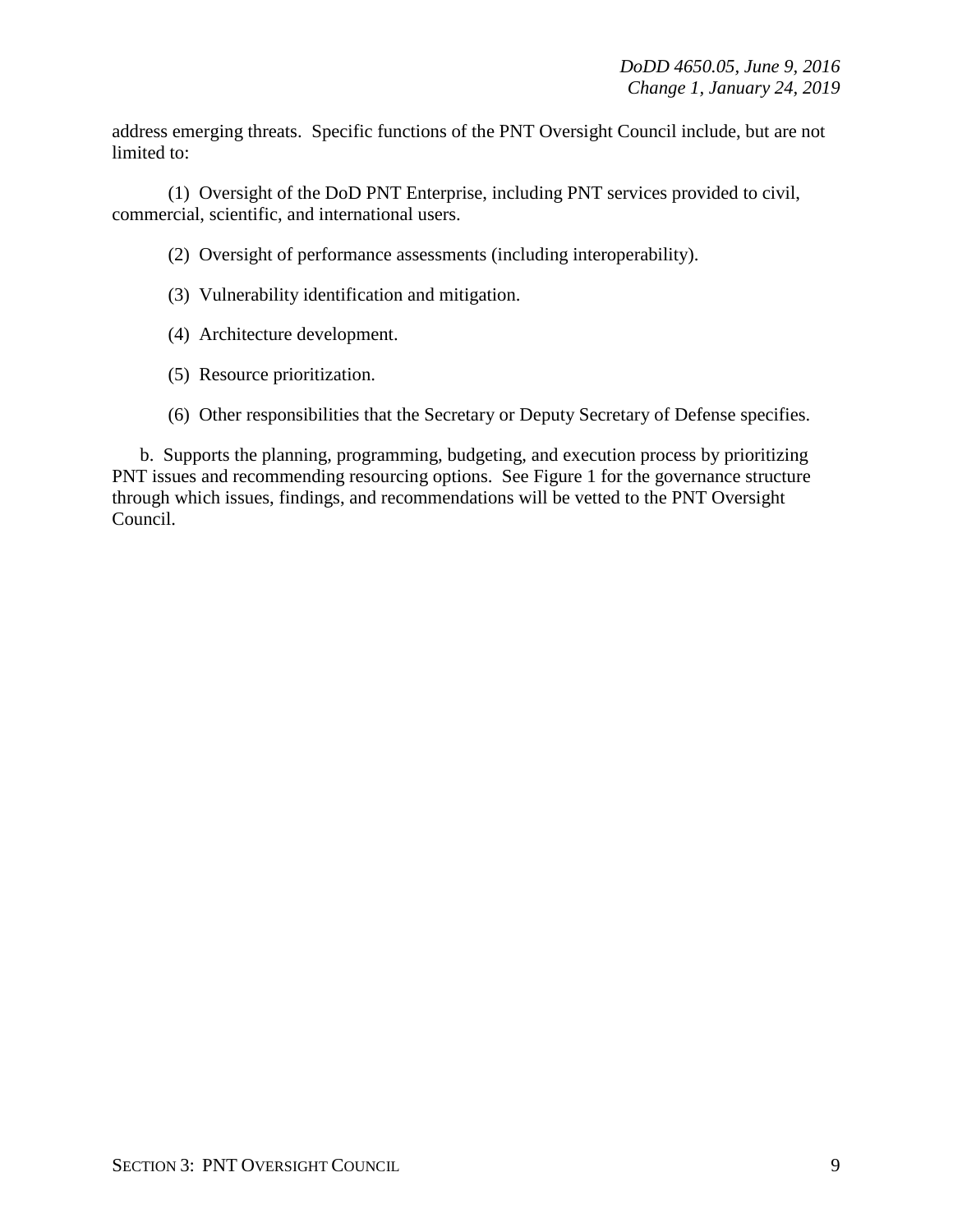



c. Is supported by the DoD PNT EMB, a functional governance committee, consistent with governance committees established by DoD Directive 5105.79. The PNT EMB informs the PNT Oversight Council of issues that need principal-level decisions.

d. Tasks the PNT EMB to work specific problems and issues. As necessary, PNT Council decisions and tasks will be coordinated by working groups comprised of member organization representatives and implemented by subordinate member organizations (e.g., program and project offices).

e. Decides by consensus of the voting members. If consensus cannot be reached, the PNT Oversight Council co-chairs will make the final determination. Dissenting positions will be included in the record of decisions for the Council.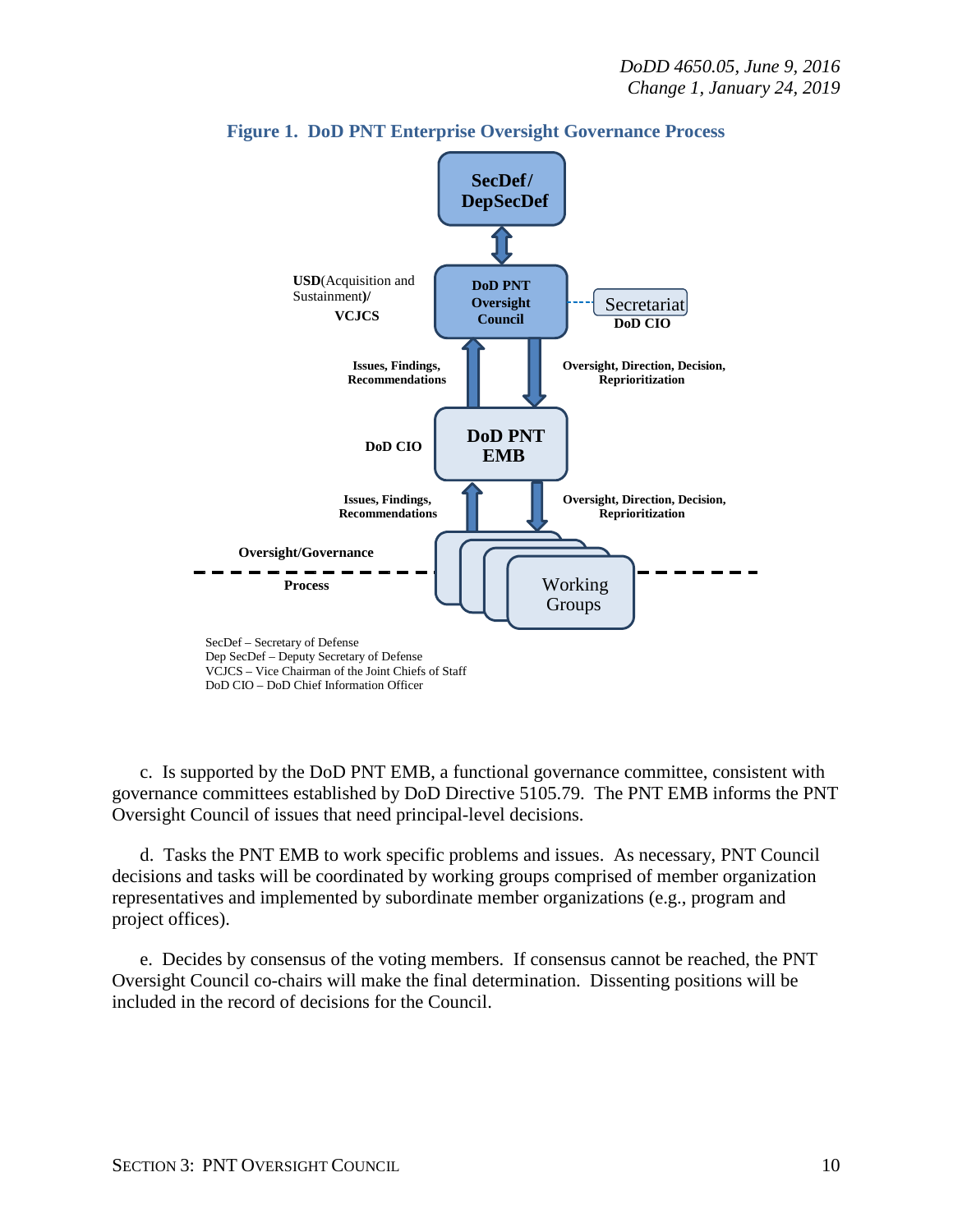*DoDD 4650.05, June 9, 2016 Change 1, January 24, 2019* 

## **GLOSSARY**

<span id="page-10-0"></span>

| <b>EMB</b> | <b>Executive Management Board</b>   |
|------------|-------------------------------------|
| <b>PNT</b> | positioning, navigation, and timing |